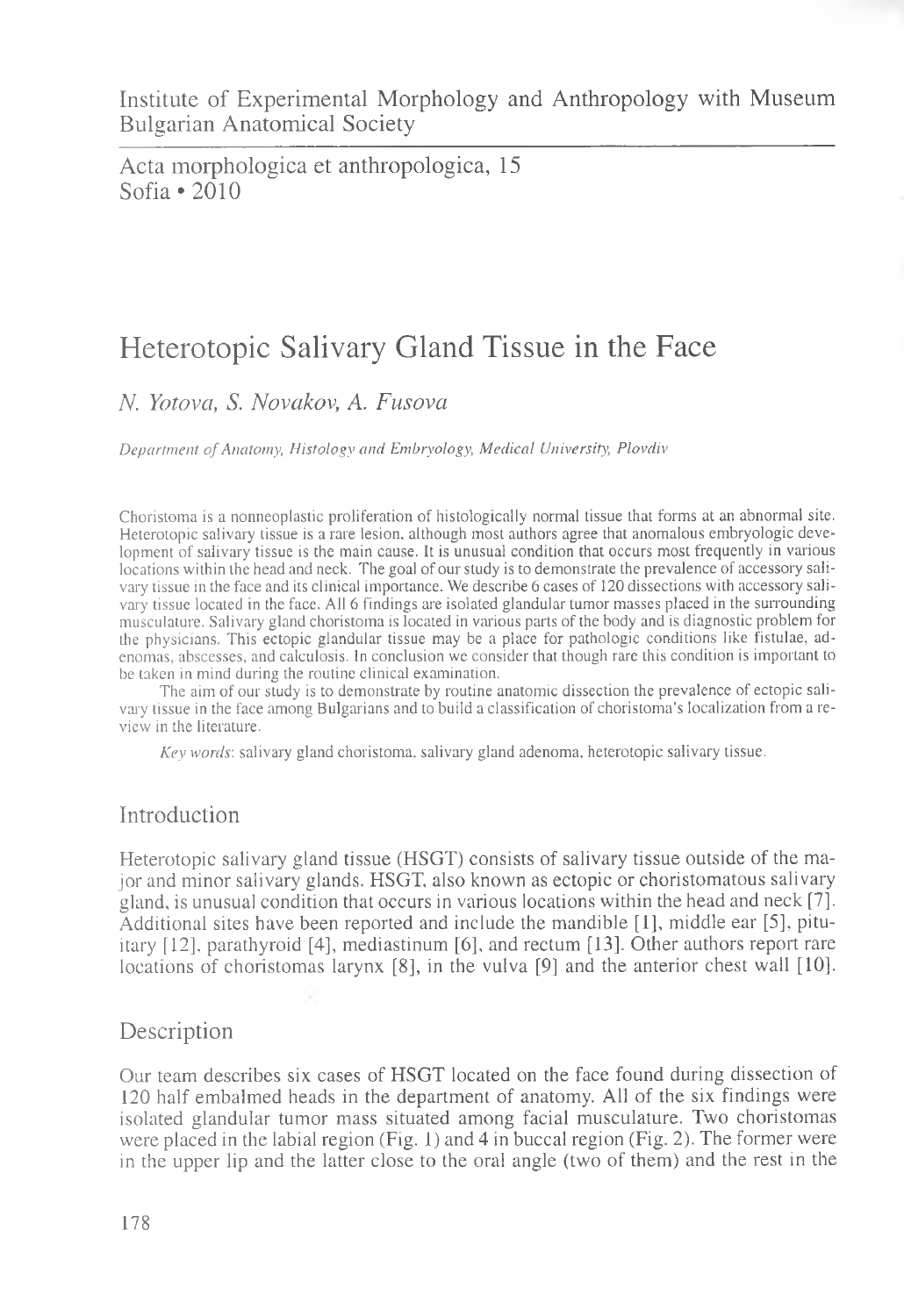

Fig. 1. Labial choristomas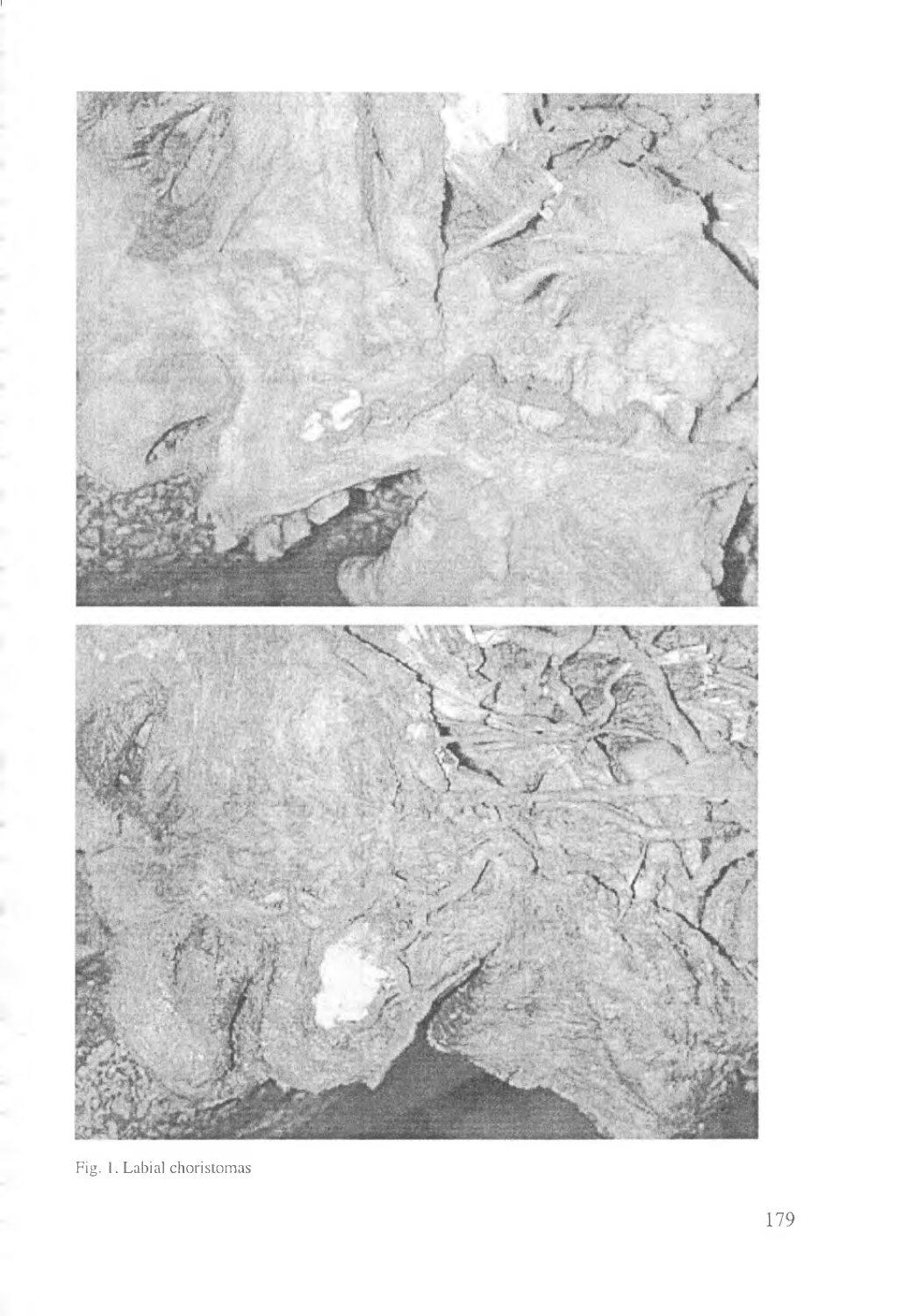### Table 1. Choristomas with different location

| Location                                                                                          | Authors                                                                                                                                                                         | No of Cases                                                                                                                                   | Country                                                                                             |
|---------------------------------------------------------------------------------------------------|---------------------------------------------------------------------------------------------------------------------------------------------------------------------------------|-----------------------------------------------------------------------------------------------------------------------------------------------|-----------------------------------------------------------------------------------------------------|
| Head<br>– facial<br>- intracranial<br>a) ear<br>6) intrasellar<br>6) pontocerebellar<br>$- other$ | present study*; **3 reports<br>13 reports (middle ear) $+1$ (external ear)<br>Schochet SS et al.; Kato et al., Tatter et al.<br>Rodriguez F et al.; Curry B et al.<br>6 reports | $*6$ or 60; $**3$<br>14<br>78 от 2300; 2 sympt. 1 case each<br>$\mathbf{2}$<br>1 pterygopl. fossa, 2gingivae,2mandibles,<br>1 palatine tonsil | *Bulgaria; **(Korea, UK, France)<br>multinational<br>Japan and USA<br><b>USA</b><br>UK, Mexico, USA |
| <b>Neck</b><br>- soft tissues                                                                     | *Daniel E et al.;**Youngs LA et al.; "Lassaletta-<br>Atienza at al; ##Haemel A et al.; (7 reports)                                                                              | *24; **11; $\frac{1}{7}$ 5; $\frac{11}{11}$ : (7 - 1 case each)                                                                               | ****USA; "Spain: (Germany, Argentina,<br>Korea, UK, France, USA)                                    |
| $-$ organs                                                                                        | 3 reports                                                                                                                                                                       | Harynx, 1 pharynx and<br>1 parathyroid gland                                                                                                  | Poland and USA                                                                                      |
| Thorax<br>– wall<br>- mediastinum                                                                 | Shin CE et al.<br>Feigin GA et al.                                                                                                                                              |                                                                                                                                               | <b>USA</b>                                                                                          |
| Abdomen<br>$-^{-}$ rectum<br>$-$ vulva                                                            | Weitzner S; Downs-Kelly et al.<br>Marwah S et al.                                                                                                                               | 2 till 1983; 1<br>-1                                                                                                                          | <b>USA</b>                                                                                          |

 $180\,$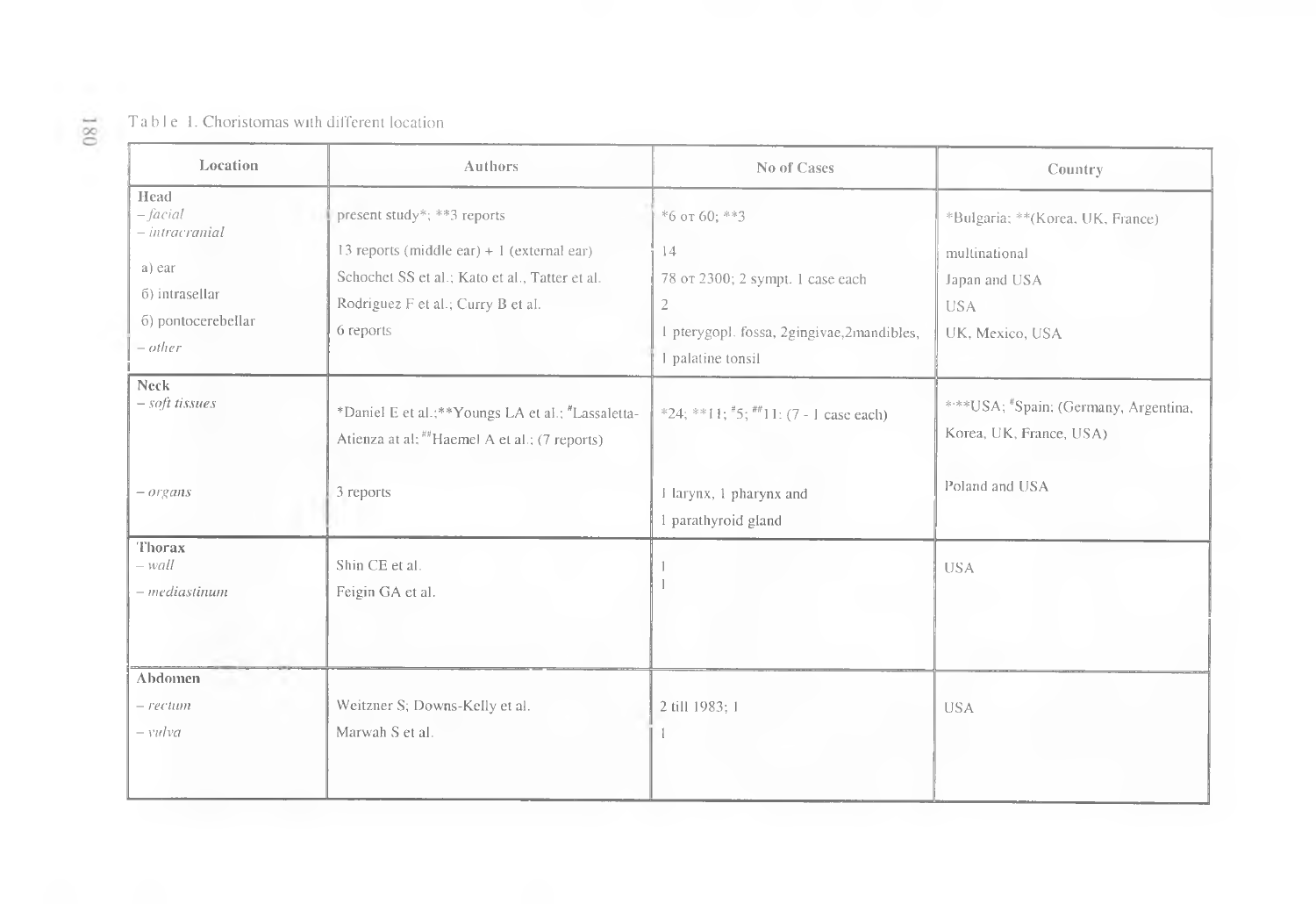

Fig. 2. Buccal choristomas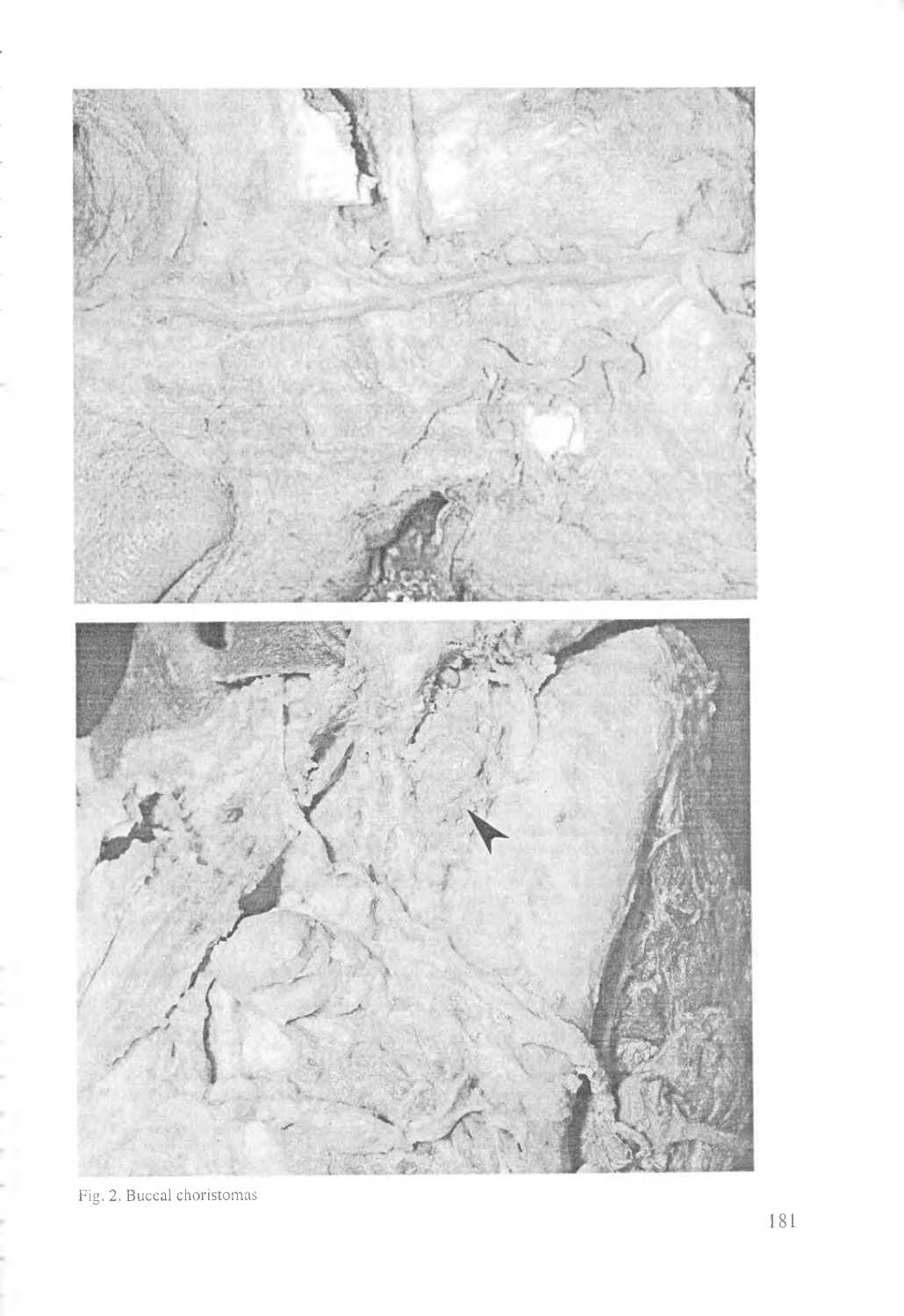center of the cheek. The tumors dimensions varied from a few millimeters to few centimeters and the most prominent was with length 24 mm and width 13 mm. The major salivary glands of the investigated heads were with normal anatomic characteristics.

## Discussion

Although the etiology of salivary gland choristoma is not completely understood, most authors agree that an aberration in embryologic development is involved [5]. The more common location of HSGT in the head and the neck is probably due to the adjacent proximity of the structural derivates. A finding of choristomas in other places can be related to a number of factors. Generally heterotopia can occur in several different ways: a) abnormal persistence and development of a vestigial structure; b) dislocation of part of definitive organ rudiment during embryologic development; and c) abnormal differentiation of the local tissues because of their peculiar situation in malformations [11].

Salivary gland choristoma is unusual tumor mass not rarely found in head and neck. White et al. describe accessory salivary tissue in the mylohyoid boutonniere [14]. Some cases with HSGT located in mandible and gingivae are reported as the classical mandibular position is in its posterior region [2. 3]. Other investigators report choristomas with different locations in the body. All ectopic positions of choristomas may cause diagnostic problem for clinicians and radiologists (Table 1).

## Conclusion

To diagnose choristoma - adenoma, which is a benign tumor or using the morphologic term heterotopic (ectopic) salivary gland tissue, which is a typical anatomical variation with heterotopic localization, is of importance for the doctor and for the examined patient.

#### Reference s

- 1. A f a n a s'e v, V. V, V. S. Starodubtsev. Salivary gland heterotopia in the bone tissue of the mandible [Russian]. - Stomatologiia (Mosk), 74, 1995, 69-70.
- 2. B r a n n o n, R. B., G. D. H o u s t o n, H. W. Wa m p l e r. Gingival salivary gland choristoma. Oral Surg. Oral Med. Oral Pathol., 61, 1986, No 2, Feb, 185-188.
- 3. Dorman, M., D. Pierse. Ectopic salivary gland tissue in the anterior mandible: a case report. Br. Dent. J., 193, 2002, No 10, Nov 23, 571-572.
- 4. Ed w a rd s, P. C., T. B h u i y a, L. В. K ah n, J. E. F an t as i a. Salivary hetero-topia of the parathyroid gland: a report of two cases and review of the literature. - Oral Surg. Oral Med. Oral Pathol. Oral Radiol. Endod., 99, 2005, 590-593.
- 5. E n oz, M., У. S u og 1 u. Salivary gland choristoma of the middle ear. Laryngoscope. 116, 2006. 1033 1034.
- 6. Fe i g i n, G. A., B. R ob i n s on, A. M arch e v s ky. Mixed tumor of the mediastinum. Arch. Pathol. Lab. Med., 110, 1986, 80-81.
- 7. H a e m e l, A., D. R. G n e p p, J. C arlsten, L. R obins on B ostom. Heterotopic salivary gland tissue in the neck. - J. Am. Acad. Dermatol., 58, 2008, No 2, 251-256.
- 8. K e m p f, H. G., S. S t ö r k e l. Choristoma in the vocal fold.  $-$  HNO,  $53$ , 2005, No 4, 361-363.
- 9. Marwah, S.,M. L. Berman. Ectopic salivary gland in the vulva (choristoma): report of a case and review of the literature. - Obstet. Gynecol., 56, No 3, 1980, 389-391.
- 10. S h i n, C. E., S. S. K i m, W. J. C h w a 1 s. Salivary gland choristoma of the anterior chest wall. J. Pediatr. Surg., 35, 2000, No 10, 1506-1507.
- l l. Supiyaphun, P., K. Snidvongs, S. Shuangshoti. Salivary gland choristoma of the middle ear: case treated with KTP laser. - J. Laryngol. Otol., 114, 2000, No 7, 528-532.